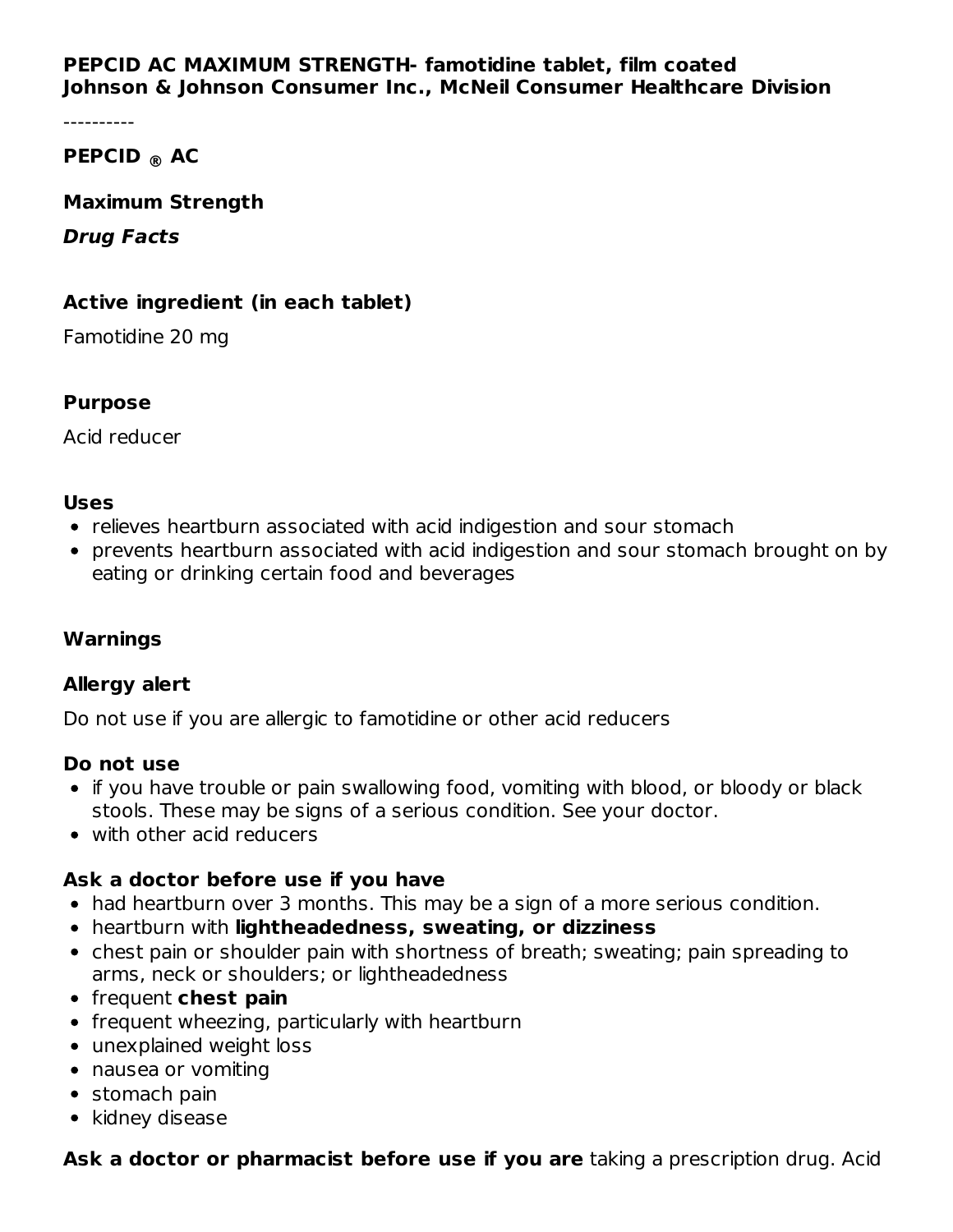reducers may interact with certain prescription drugs.

## **Stop use and ask a doctor if**

- your heartburn continues or worsens
- you need to take this product for more than 14 days

**If pregnant or breast-feeding,** ask a health professional before use.

**Keep out of reach of children.** In case of overdose, get medical help or contact a Poison Control Center right away. (1-800-222-1222)

### **Directions**

- adults and children 12 years and over:
	- to **relieve** symptoms, swallow 1 tablet with a glass of water. Do not chew.
	- to **prevent** symptoms, swallow 1 tablet with a glass of water at any time from **10 to 60 minutes before** eating food or drinking beverages that cause heartburn
	- do not use more than 2 tablets in 24 hours
- children under 12 years: ask a doctor

## **Other information**

- read the directions and warnings before use
- keep the carton. It contains important information.
- store at  $20^{\circ}$ -25 $^{\circ}$ C (68 $^{\circ}$ -77 $^{\circ}$ F)
- protect from moisture

## **Inactive ingredients**

carnauba wax, hydroxypropyl cellulose, hypromellose, magnesium stearate, microcrystalline cellulose, pregelatinized starch, talc, titanium dioxide

## **Questions or comments?**

**1-800-755-4008** (toll-free) or **215-273-8755** (collect)

# **PRINCIPAL DISPLAY PANEL**

NDC 16837-855-14

MAXIMUM STRENGTH

Pepcid ®AC

Famotidine Tablets 20 mg Acid Reducer

Just One Tablet! Prevents & Relieves Heartburn Due to Acid Indigestion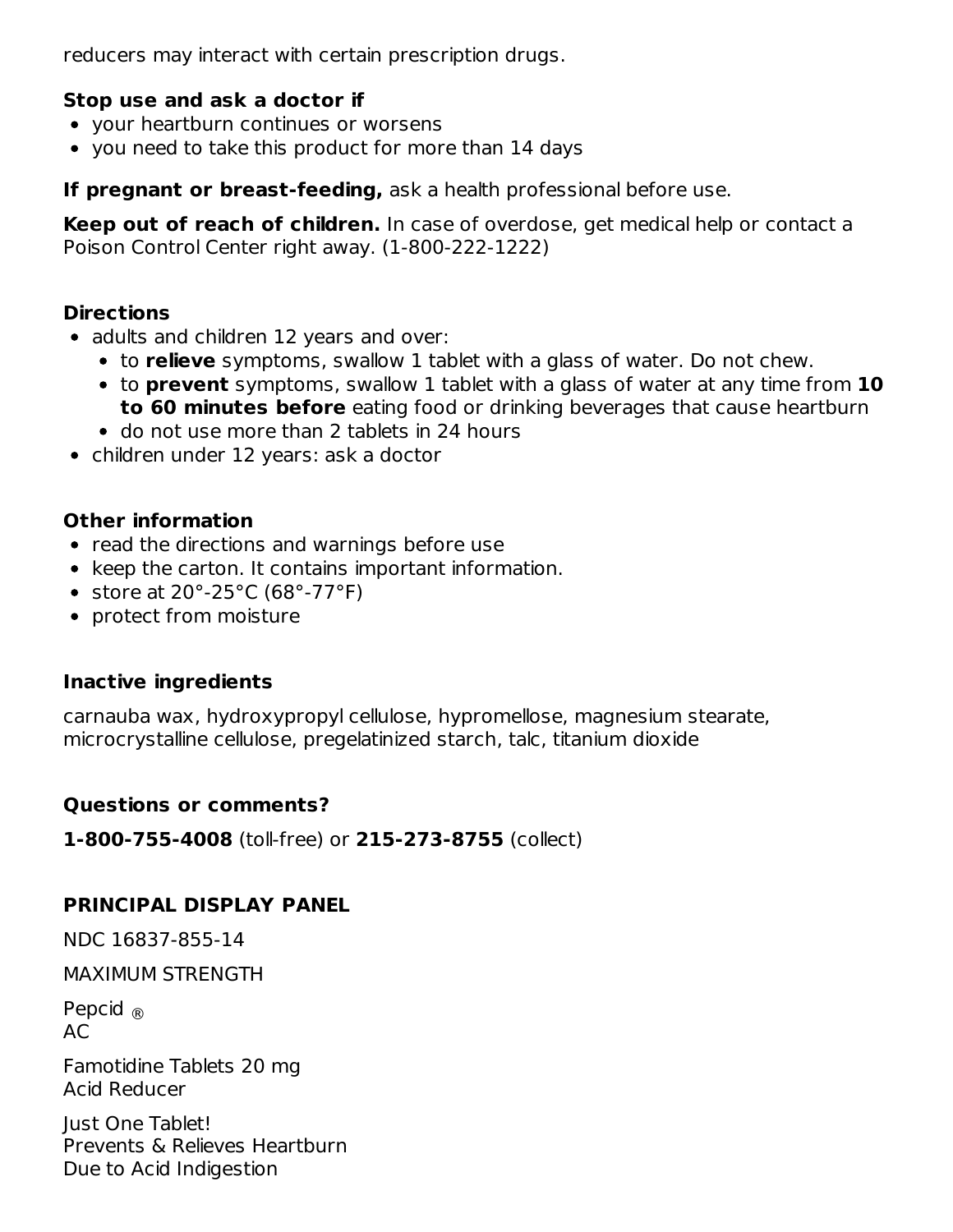actual size

25 Tablets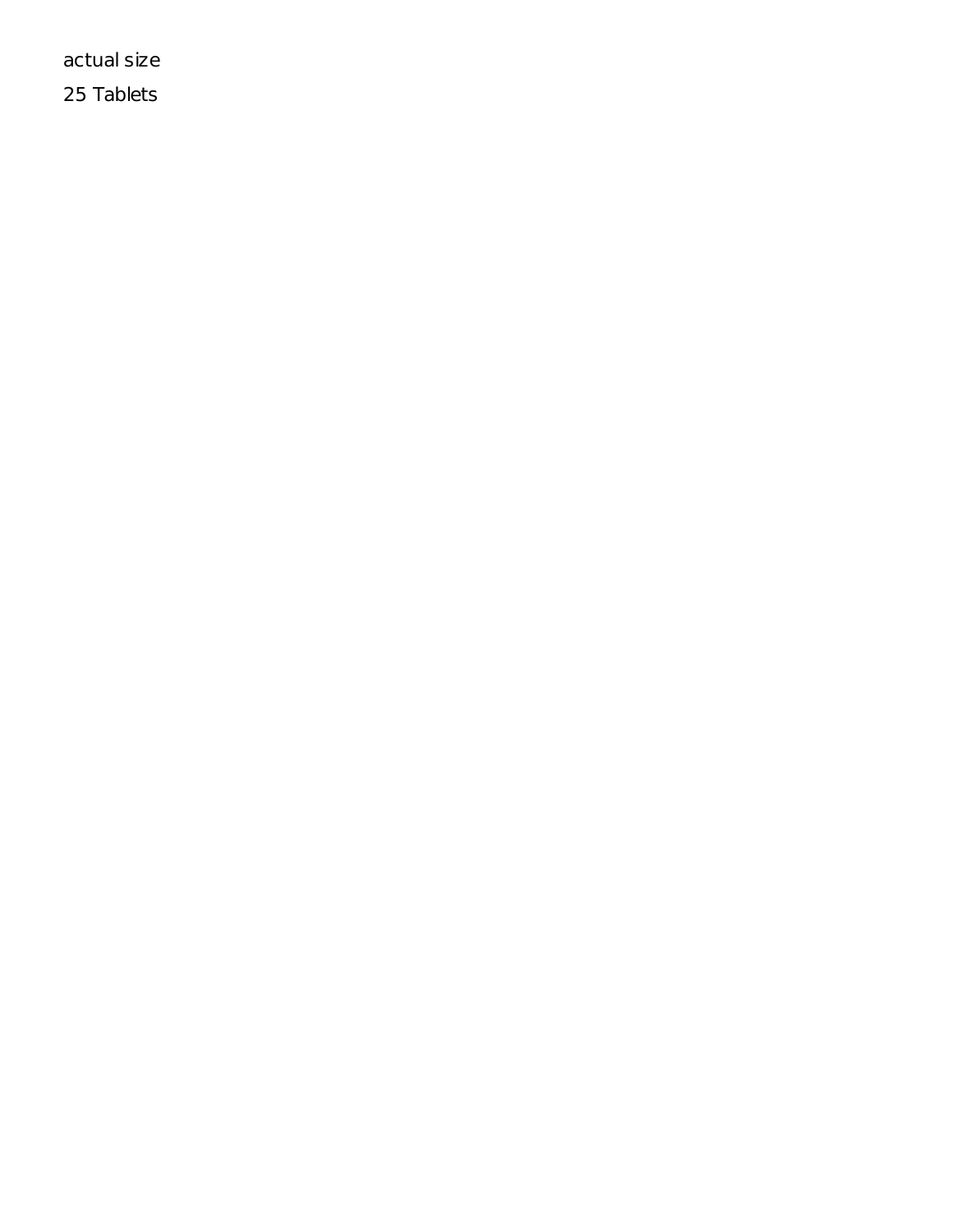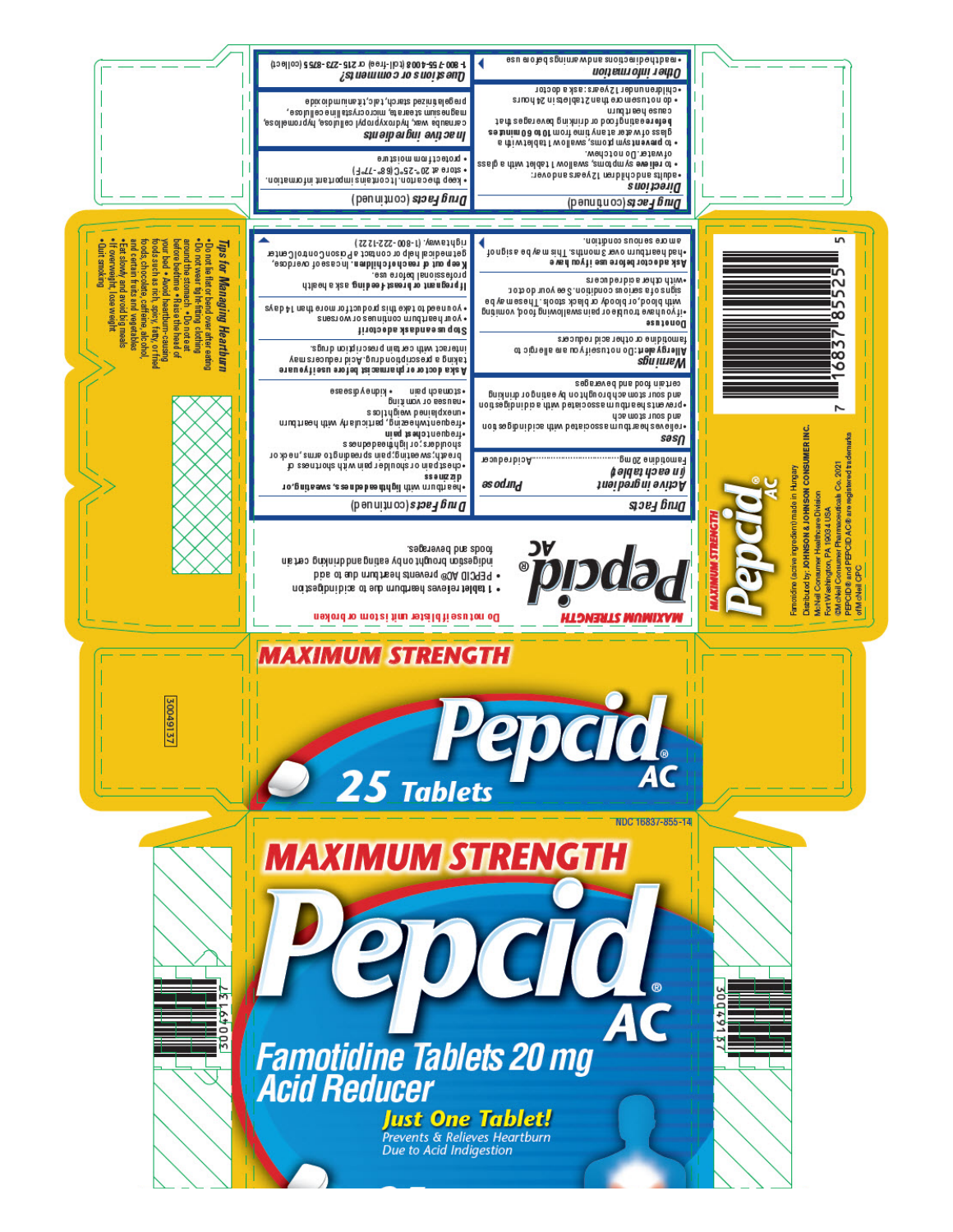

|                                        |                                   |                                        | PEPCID AC MAXIMUM STRENGTH                                   |  |                           |                                       |                 |                                     |  |
|----------------------------------------|-----------------------------------|----------------------------------------|--------------------------------------------------------------|--|---------------------------|---------------------------------------|-----------------|-------------------------------------|--|
| famotidine tablet, film coated         |                                   |                                        |                                                              |  |                           |                                       |                 |                                     |  |
|                                        |                                   |                                        |                                                              |  |                           |                                       |                 |                                     |  |
|                                        | <b>Product Information</b>        |                                        |                                                              |  |                           |                                       |                 |                                     |  |
|                                        | <b>Product Type</b>               |                                        | <b>HUMAN OTC DRUG</b>                                        |  | <b>Item Code (Source)</b> |                                       |                 | NDC:16837-855                       |  |
|                                        | <b>Route of Administration</b>    |                                        | ORAL                                                         |  |                           |                                       |                 |                                     |  |
|                                        |                                   |                                        |                                                              |  |                           |                                       |                 |                                     |  |
| <b>Active Ingredient/Active Moiety</b> |                                   |                                        |                                                              |  |                           |                                       |                 |                                     |  |
| <b>Ingredient Name</b>                 |                                   |                                        |                                                              |  | <b>Basis of Strength</b>  |                                       |                 | <b>Strength</b>                     |  |
|                                        |                                   |                                        | FAMOTIDINE (UNII: 5QZ015J2Z8) (FAMOTIDINE - UNII:5QZ015J2Z8) |  |                           | <b>FAMOTIDINE</b>                     |                 | $20$ mg                             |  |
|                                        |                                   |                                        |                                                              |  |                           |                                       |                 |                                     |  |
|                                        | <b>Inactive Ingredients</b>       |                                        |                                                              |  |                           |                                       |                 |                                     |  |
|                                        |                                   |                                        | <b>Ingredient Name</b>                                       |  |                           |                                       |                 | <b>Strength</b>                     |  |
|                                        |                                   | <b>CARNAUBA WAX (UNII: R12CBM0EIZ)</b> |                                                              |  |                           |                                       |                 |                                     |  |
|                                        |                                   |                                        | HYDROXYPROPYL CELLULOSE, UNSPECIFIED (UNII: 9XZ8H6N6OH)      |  |                           |                                       |                 |                                     |  |
|                                        |                                   |                                        | HYPROMELLOSE, UNSPECIFIED (UNII: 3NXW29V3WO)                 |  |                           |                                       |                 |                                     |  |
|                                        |                                   | MAGNESIUM STEARATE (UNII: 70097M6I30)  |                                                              |  |                           |                                       |                 |                                     |  |
|                                        |                                   |                                        | MICROCRYSTALLINE CELLULOSE (UNII: OP1R32D61U)                |  |                           |                                       |                 |                                     |  |
|                                        | TALC (UNII: 7SEV7J4R1U)           |                                        |                                                              |  |                           |                                       |                 |                                     |  |
| TITANIUM DIOXIDE (UNII: 15FIX9V2JP)    |                                   |                                        |                                                              |  |                           |                                       |                 |                                     |  |
|                                        |                                   |                                        |                                                              |  |                           |                                       |                 |                                     |  |
| <b>Product Characteristics</b>         |                                   |                                        |                                                              |  |                           |                                       |                 |                                     |  |
| Color                                  |                                   | white                                  |                                                              |  | <b>Score</b>              |                                       |                 | no score                            |  |
| <b>Shape</b>                           |                                   | SEMI-CIRCLE (D shaped)                 |                                                              |  | <b>Size</b>               |                                       | 9 <sub>mm</sub> |                                     |  |
| <b>Flavor</b>                          |                                   |                                        |                                                              |  | <b>Imprint Code</b>       |                                       |                 | <b>PAC:20</b>                       |  |
|                                        | Contains                          |                                        |                                                              |  |                           |                                       |                 |                                     |  |
|                                        |                                   |                                        |                                                              |  |                           |                                       |                 |                                     |  |
| <b>Packaging</b>                       |                                   |                                        |                                                              |  |                           |                                       |                 |                                     |  |
| #                                      | <b>Item Code</b>                  |                                        | <b>Package Description</b>                                   |  |                           | <b>Marketing Start</b><br><b>Date</b> |                 | <b>Marketing End</b><br><b>Date</b> |  |
| $\mathbf{1}$                           | NDC:16837-<br>855-05              | 1 in 1 CARTON                          |                                                              |  |                           | 09/01/2003                            |                 |                                     |  |
| $\mathbf{1}$                           |                                   | Product                                | 5 in 1 BLISTER PACK; Type 0: Not a Combination               |  |                           |                                       |                 |                                     |  |
| $\overline{\mathbf{2}}$                | NDC:16837-<br>855-25              | 5 in 1 CARTON                          |                                                              |  |                           | 09/01/2003                            |                 | 03/31/2014                          |  |
| $\overline{\mathbf{2}}$                |                                   | Product                                | 5 in 1 BLISTER PACK; Type 0: Not a Combination               |  |                           |                                       |                 |                                     |  |
|                                        | $\overline{100}$ $\overline{100}$ |                                        |                                                              |  |                           |                                       |                 |                                     |  |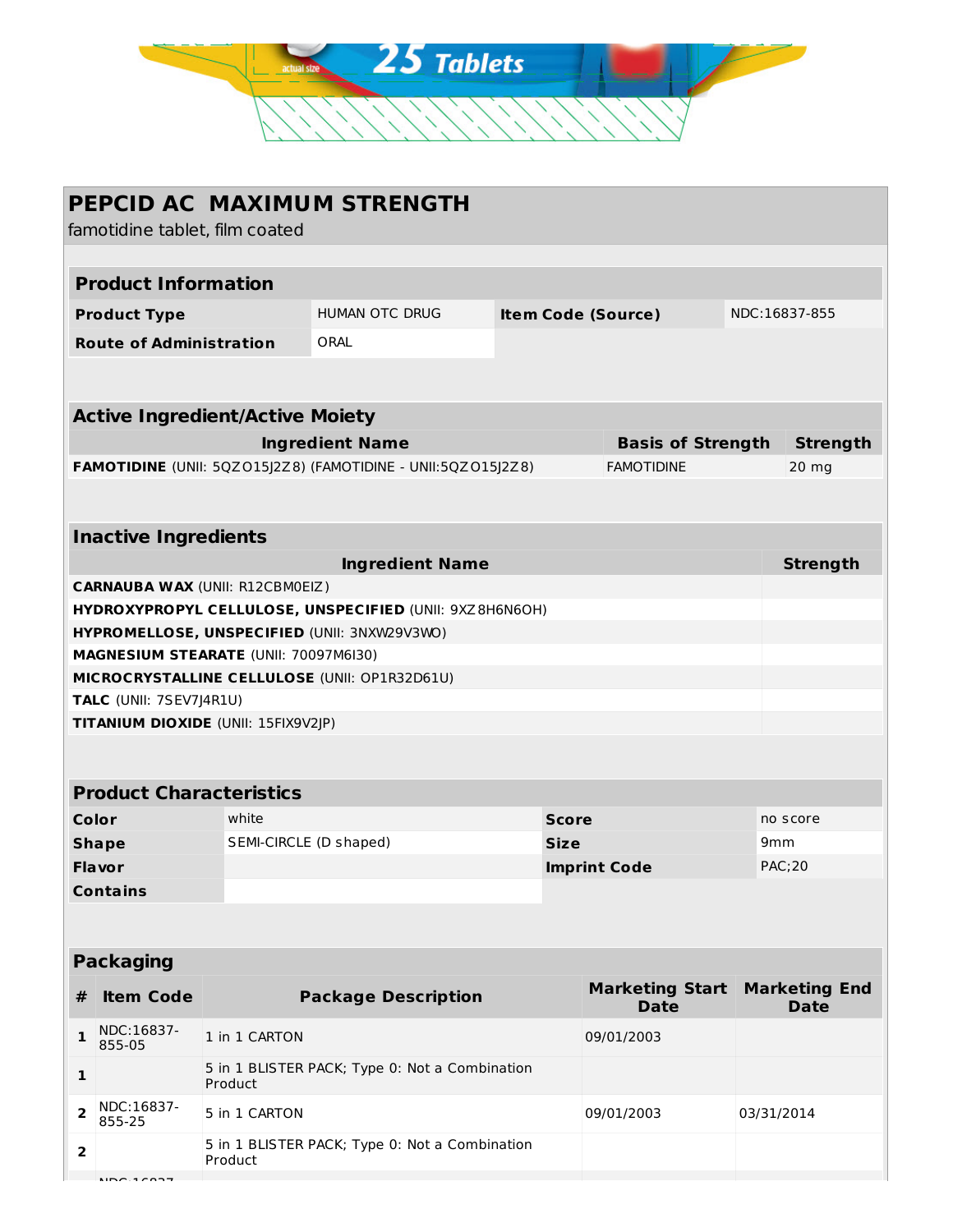| 3                       | <b>INDC: TOQ?\-</b><br>855-49 | 1 in 1 CARTON                                                              | 09/01/2003 |  |
|-------------------------|-------------------------------|----------------------------------------------------------------------------|------------|--|
| 3                       |                               | 50 in 1 BOTTLE, PLASTIC; Type 0: Not a Combination<br>Product              |            |  |
| 4                       | NDC:16837-<br>855-50          | 1 in 1 CARTON                                                              | 09/01/2003 |  |
| 4                       |                               | 50 in 1 BOTTLE, PLASTIC; Type 0: Not a Combination<br>Product              |            |  |
| 5                       | NDC:16837-<br>855-52          | 50 in 1 TRAY                                                               | 09/01/2003 |  |
| 5                       |                               | 1 in 1 POUCH; Type 0: Not a Combination Product                            |            |  |
| 6                       | NDC:16837-<br>855-65          | 1 in 1 CARTON                                                              | 09/01/2003 |  |
| 6                       |                               | 65 in 1 BOTTLE, PLASTIC; Type 0: Not a Combination<br>Product              |            |  |
| $\overline{\mathbf{z}}$ | NDC:16837-<br>855-67          | 1 in 1 CARTON                                                              | 09/01/2003 |  |
| $\overline{\mathbf{z}}$ |                               | 65 in 1 BOTTLE, PLASTIC; Type 0: Not a Combination<br>Product              |            |  |
| 8                       | NDC:16837-<br>855-70          | 1 in 1 CARTON                                                              | 09/01/2003 |  |
| 8                       |                               | 70 in 1 BOTTLE, PLASTIC; Type 0: Not a Combination<br>Product              |            |  |
| 9                       | NDC:16837-<br>855-75          | 1 in 1 CARTON                                                              | 09/01/2003 |  |
| 9                       |                               | 75 in 1 BOTTLE, PLASTIC; Type 0: Not a Combination<br>Product              |            |  |
| 10                      | NDC:16837-<br>855-90          | 125 in 1 PACKAGE, COMBINATION; Type 0: Not a<br><b>Combination Product</b> | 03/15/2021 |  |
| 11                      | NDC:16837-<br>855-80          | 1 in 1 CARTON                                                              | 09/01/2003 |  |
| 11                      |                               | 80 in 1 BOTTLE, PLASTIC; Type 0: Not a Combination<br>Product              |            |  |
| 12                      | NDC:16837-<br>855-85          | 1 in 1 CARTON                                                              | 09/01/2003 |  |
| 12                      |                               | 85 in 1 BOTTLE, PLASTIC; Type 0: Not a Combination<br>Product              |            |  |
| 13                      | NDC:16837-<br>855-09          | 1 in 1 PACKAGE                                                             | 09/01/2003 |  |
| 13                      |                               | 100 in 1 BOTTLE, PLASTIC; Type 0: Not a Combination<br>Product             |            |  |
| 14                      | NDC:16837-<br>855-12          | 1 in 1 CARTON                                                              | 09/01/2003 |  |
| 14                      |                               | 100 in 1 BOTTLE, PLASTIC; Type 0: Not a Combination<br>Product             |            |  |
| 15                      | NDC:16837-<br>855-13          | 1 in 1 POUCH; Type 0: Not a Combination Product                            | 09/01/2003 |  |
| 16                      | NDC:16837-<br>855-14          | 5 in 1 CARTON                                                              | 09/01/2003 |  |
| 16                      |                               | 5 in 1 BLISTER PACK; Type 0: Not a Combination<br>Product                  |            |  |
| 17                      | NDC:16837-<br>855-15          | 1 in 1 CARTON                                                              | 09/01/2003 |  |
| 17                      |                               | 35 in 1 BOTTLE, PLASTIC; Type 0: Not a Combination<br>Product              |            |  |
| 18                      | NDC:16837-<br>855-17          | 1 in 1 CARTON                                                              | 09/01/2003 |  |
| 18                      |                               | 65 in 1 BOTTLE, PLASTIC; Type 0: Not a Combination<br>Product              |            |  |
|                         |                               |                                                                            |            |  |